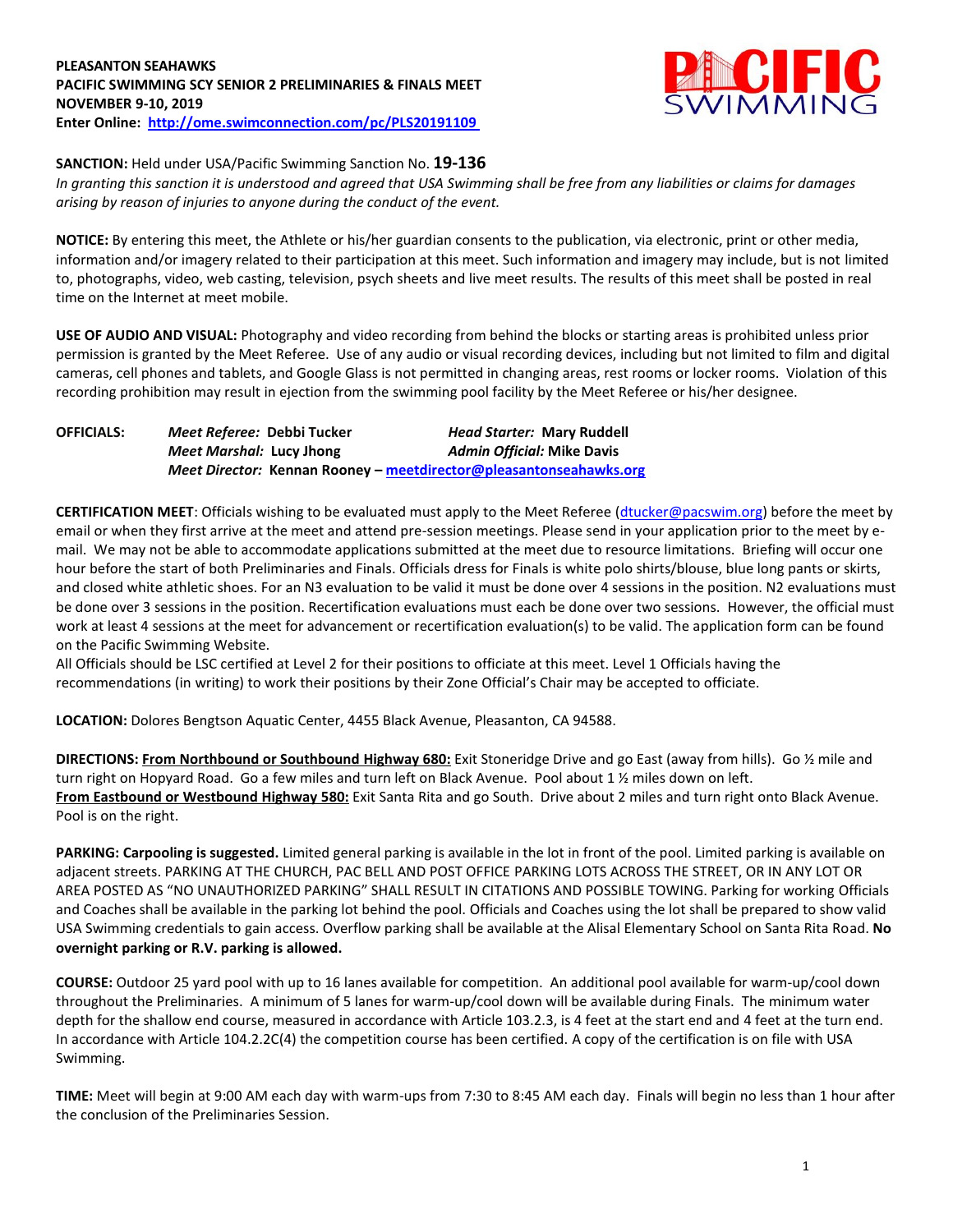- **RULES:** Current USA and Pacific Swimming rules, including the Minor Athlete Abuse Protection Policy (MAAPP), and warm-up procedures shall govern the meet. A copy of these warm-up procedures shall be posted at the Clerk-of-Course.
	- All athletes 18 and older must have completed the Athlete Protection Training to be allowed to compete.
	- All preliminary events will swim fast to slow, with the fastest three heats circle seeded
	- All events will be Preliminaries/Finals, except for 1000 and 1650 Freestyles.
	- Athletes may compete in a maximum of three (3) individual events per day.
	- If local conditions warrant it, the Meet Referee, with the concurrence of the Meet Director, may require a mandatory scratch down. Immediate cash refunds will be made for any mandatory scratches.
	- All Coaches and deck Officials must wear their USA Swimming Membership cards in a visible manner.
	- Finals will be comprised of a Championship Final, Consolation Final and Bonus Final swum in that order, with 10 Athletes qualifying for each finals heat.

**SPECIAL RULES:** • All Athletes entered in the 1650 and 1000 Free must positively check in by 11:00AM, on the day of the event.

- All heats of the 1650 and 1000 Free, on their respective days, will be swum fastest to slowest at the conclusion of preliminaries alternating woman and men.
- Athletes must provide timers for the 400 I.M. and timers and counters for the 1000 & 1650 Free.
- The 1000 and 1650 Free will be limited to the first 40 entrants per gender in each event.
- NOTE: 1000 & 1650 Free may not be swum as a bonus event.

• Athletes entered in a timed final individual event that is seeded on the deck that have checked in for that event, must swim in the event unless they notify the clerk of the course before seeding for that event has begun that they wish to scratch. Failure to swim an event will result in being barred from their next individual event.

**UNACCOMPANIED ATHLETES:** Any USA-S Athlete-Member competing at the meet shall be accompanied by a USA Swimming Member-Coach for the purposes of Athlete supervision during warm-up, competition and warm-down. If a Member-Coach of the Athlete's USA-S Club does not attend the meet to serve in said supervisory capacity, it is the responsibility of the Athlete or the Athlete's legal guardian to arrange for supervision by a USA-S Member-Coach. The Meet Director or Meet Referee may assist the Athlete in making arrangements for such supervision; however, it is recommended that such arrangements be made in advance of the meet by the Athlete's USA-S Club Member-Coach.

**RACING STARTS:** Athletes shall be certified by a USA-S Member-Coach as being proficient in performing a racing start, or shall start the race in the water. It is the responsibility of the Athlete or the Athlete's legal guardian to ensure compliance with this requirement.

**RESTRICTIONS:** • Smoking and the use of other tobacco products is prohibited on the pool deck, in the locker rooms, in spectator

- seating, on standing areas and in all areas used by Athletes, during the meet and during warm-up periods.
- Sale and use of alcoholic beverages is prohibited in all areas of the meet venue.
- No glass containers are allowed in the meet venue.
- Only Athletes, Coaches, Officials, and volunteers shall be allowed on the pool deck.
- Deck Changes are prohibited.

• Destructive devices, to include but not limited to, explosive devices and equipment, firearms (open or concealed), blades, knives, mace, stun guns and blunt objects are strictly prohibited in the swimming facility and its surrounding areas. If observed, the Meet Referee or his/her designee may ask that these devices be stored safely away from the public or removed from the facility. Noncompliance may result in the reporting to law enforcement authorities and ejection from the facility. Law enforcement officers (LEO) are exempt per applicable laws.

• Operation of a drone, or any other flying apparatus, is prohibited over the venue (pools, Athlete/Coach areas, spectator areas and open ceiling locker rooms) any time Athletes, Coaches, Officials and/or spectators are present.

**ELIGIBILITY:** • Athletes shall be current Members USA Swimming, and shall enter their name and registration number on their entries exactly as they are shown in their USA Swimming Registration If this is not done, it may be difficult to match the Athlete with the registration and times database. The meet host shall check all Athlete registrations against the SWIMS database and if not found to be registered, the Meet Director shall accept the registration at the meet (a \$10 surcharge shall be added to the regular registration fee). Duplicate registrations shall be refunded by mail.

• Athletes under the age of 12 years are not eligible to compete.

• Athletes shall meet the Senior 2 time standards as outlined by Pacific Swimming time verification procedures. No refunds shall be given if a time cannot be proven.

• 13 & Over Athletes may enter up to two (2) bonus events. Athletes shall meet the minimum Senior Open time standard for bonus events.

• 12 year old Athletes may not enter bonus events.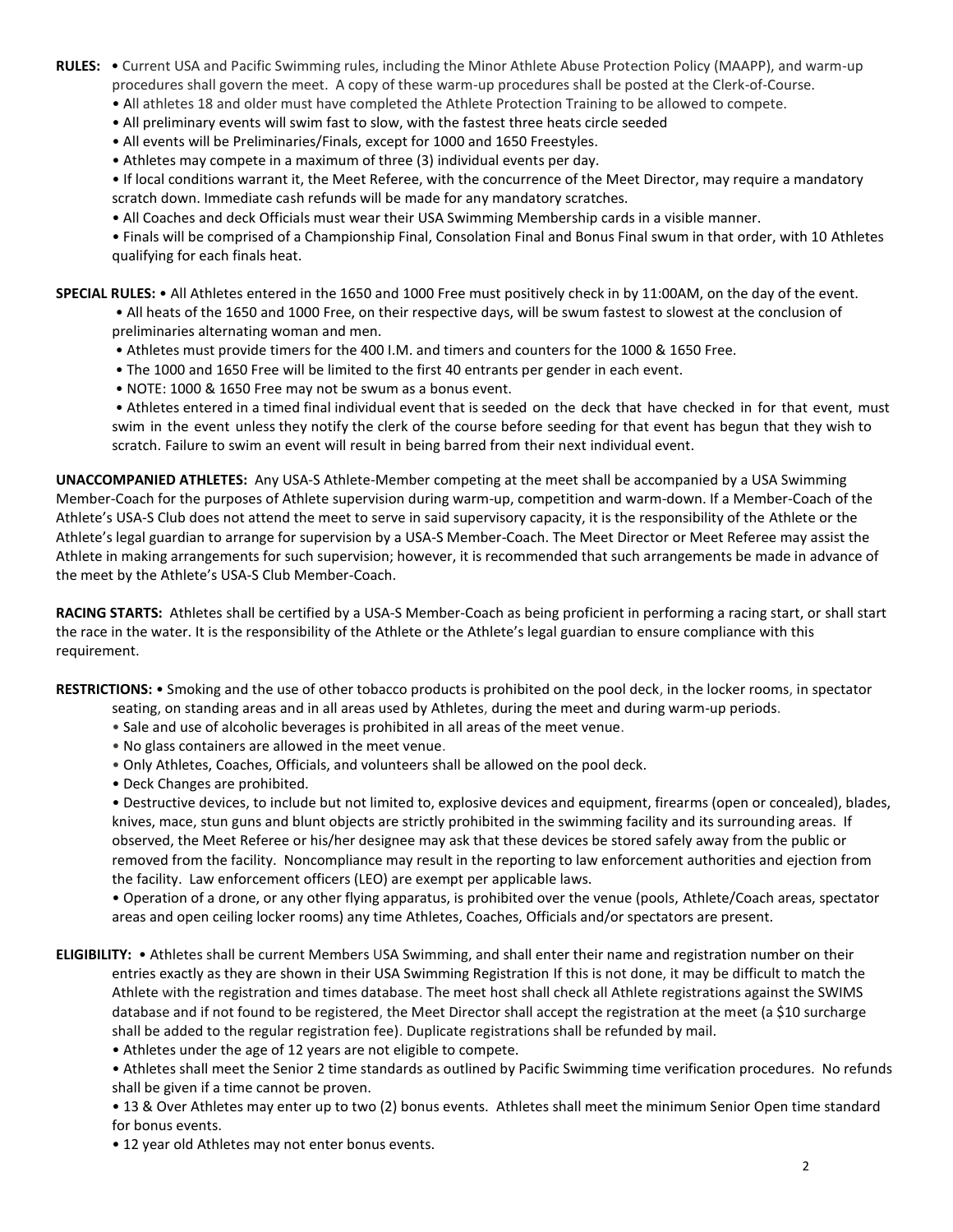• Disabled Athletes are welcome to attend this meet and should contact the Meet Director or Meet Referee regarding special accommodations.

- No time conversions shall be accepted.
- Entries with "NO TIME" shall be rejected.

**SEEDING:** Event seeding shall be in the following order: conforming short course yards, non-conforming long course meters, and non-conforming short course meters - USA Swimming rules 207.11.7B. Bonus seeding shall follow the same order. **See Rules for distance events seeding**.

**PRELIMINARIES** - The scratch deadline for Saturday's preliminaries shall be **5:30 pm FRIDAY.** Coaches are encouraged to e-mail their scratches to the Meet Referee [\(dtucker@pacswim.org\)](mailto:dtucker@pacswim.org) and the Admin Referee [\(mdavis@pacswim.org\)](mailto:mdavis@pacswim.org). The scratch deadline for Sunday's preliminaries shall be **30 minutes after the start of Saturday's FINALS.** The scratch box will be located at the Scratch Desk at the start of the meet on Saturday until the scratch deadline. The penalty for failure to compete in an individual preliminary heat in which such athlete is entered and has not been scratched will be:

- Barred from the rest of his/her events that day.
- If the Athlete qualifies for a final before missing an event, they may swim that final.

### **NOTE: Heat sheets for the next day will be posted on Meet Mobile, the Pac Swim Website, and the Pleasanton Seahawks Website.**

**FINALS -** Any Athlete qualifying for any level of finals in an individual event who does not wish to compete shall scratch within 30 minutes after the announcement of qualifiers. During this period, qualifiers may also notify the Referee that they may not intend to compete in Bonus, Consolation or Championship Finals. In this case they shall declare their final intention within 30 minutes after the announcement of qualifiers following their last individual Preliminary Event. In a non-positive check-in Preliminaries & Finals meet any Athlete qualifying for a Bonus Final, Consolation Final or Championship Final race in an individual event who fails to show up in said Bonus Final, Consolation Final or Championship Final race prior to calling the alternate shall be barred from further competition for the remainder of the Meet. If the No-Show occurs on the last day that the Athlete is entered in an individual final event in the meet, and no other individual event penalty is applicable, the Athlete shall then be fined \$100.00. The fine shall be increased to \$150.00 if after 30 days of receiving the letter of notification the party has not made the payment.

**ENTRY FEES:** \$7.50 per individual event plus an \$8.00 per Athlete participation fee. Entries shall be rejected if payment is not sent at time of request. No refunds shall be made, except mandatory scratch downs.

**ONLINE ENTRIES:** To enter online go to **[http://ome.swimconnection.com/pc/PLS 20191109](http://ome.swimconnection.com/pc/PLS%2020191109)** to receive an immediate entry confirmation this method requires payment by credit card. Swim Connection LLC charges a processing fee for this service, equal to \$1 per Athlete plus 5% of the total Entry Fees. Please note that the processing fee is a separate fee from the Entry Fees. If you do not wish to pay the processing fee, enter the meet using a mail entry. **Entering online is a convenience, is completely voluntary, and is in no way required or expected of an Athlete by Pacific Swimming.** Online entries shall be accepted through Wednesday, **October 30, 2019**.

**MAILED OR HAND DELIVERED ENTRIES:** Entries shall be on the attached consolidated entry form. Forms shall be filled out completely and printed clearly with Athlete's best time. Entries shall be entered using the current Pacific Swimming procedure and postmarked by midnight, **Monday, October 28, 2019** or hand delivered by 6:30 p.m. **Wednesday, October 30, 2019**. No late entries shall be accepted. Requests for confirmation of receipt of entries should include a self-addressed envelope.

#### **Make check payable to: Pleasanton Seahawks**

**Mail entries to: Aashima Goel 3021 Summit View Drive San Ramon, CA 94582** 

**AWARDS:** None.

**ADMISSION:** Free.

**HOSPITALITY:** Hospitality available for Coaches and Officials. Meals will be provided for Coaches and working Officials. There will be a snack bar.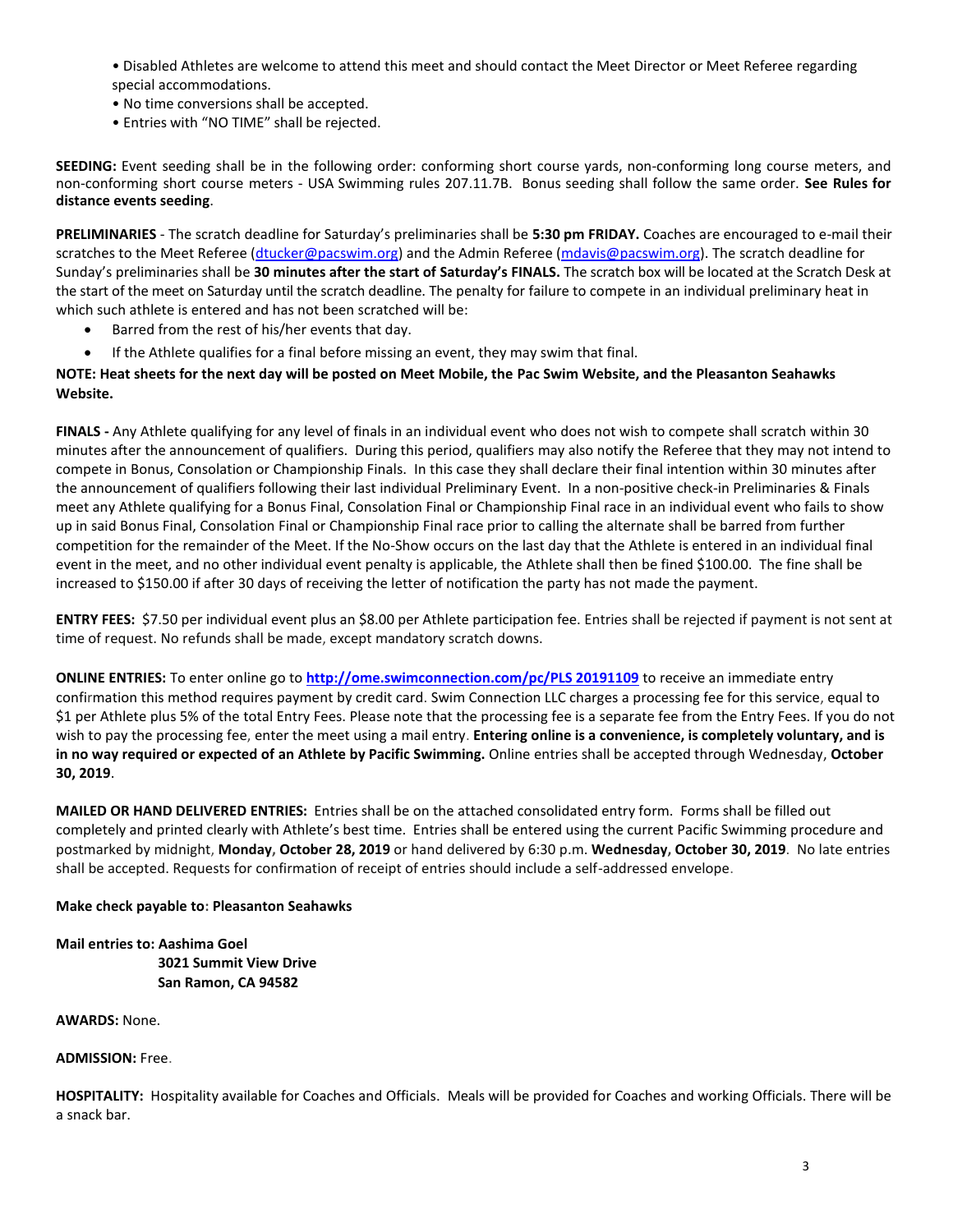# **ORDER OF EVENTS**

| Saturday, November 9, 2019    |                 |                              |  |  |  |  |  |
|-------------------------------|-----------------|------------------------------|--|--|--|--|--|
| <b>GIRLS</b><br><b>EVENT#</b> | <b>EVENT</b>    | <b>BOYS</b><br><b>EVENT#</b> |  |  |  |  |  |
| 1                             | 200 BACK        | 2                            |  |  |  |  |  |
| 3                             | <b>50 FREE</b>  | 4                            |  |  |  |  |  |
| 5                             | 200 I.M.        | 6                            |  |  |  |  |  |
| 7                             | <b>100 FLY</b>  | 8                            |  |  |  |  |  |
| 9                             | <b>200 FREE</b> | 10                           |  |  |  |  |  |
| 11                            | 200 BREAST      | 12                           |  |  |  |  |  |
| 101                           | 1650 FREE***    | 102                          |  |  |  |  |  |

|                             | Saturday, November 9, 2019 |                              | Sunday November 10, 2019      |                 |                              |  |  |  |
|-----------------------------|----------------------------|------------------------------|-------------------------------|-----------------|------------------------------|--|--|--|
| <b>iIRLS</b><br><b>ENT#</b> | <b>EVENT</b>               | <b>BOYS</b><br><b>EVENT#</b> | <b>GIRLS</b><br><b>EVENT#</b> | <b>EVENT</b>    | <b>BOYS</b><br><b>EVENT#</b> |  |  |  |
| 1                           | 200 BACK                   |                              | 13                            | <b>200 FLY</b>  | 14                           |  |  |  |
| 3                           | 50 FREE                    | 4                            | 15                            | <b>100 FREE</b> | 16                           |  |  |  |
| 5                           | 200 I.M.                   | 6                            | 17                            | 100 BREAST      | 18                           |  |  |  |
|                             | <b>100 FLY</b>             | 8                            | 19                            | <b>500 FREE</b> | 20                           |  |  |  |
| 9                           | <b>200 FREE</b>            | 10                           | 21                            | 100 BACK        | 22                           |  |  |  |
| 11                          | 200 BREAST                 | 12                           | 23                            | 400 I.M         | 24                           |  |  |  |
| 101                         | 1650 FREE***               | 102                          | 103                           | 1000 FREE***    | 104                          |  |  |  |

\*\*\*1650 and 1000 will be swum at the end of prelims fast to slow

Time standards may be found at:<http://www.pacswim.org/swim-meet-times/standards>